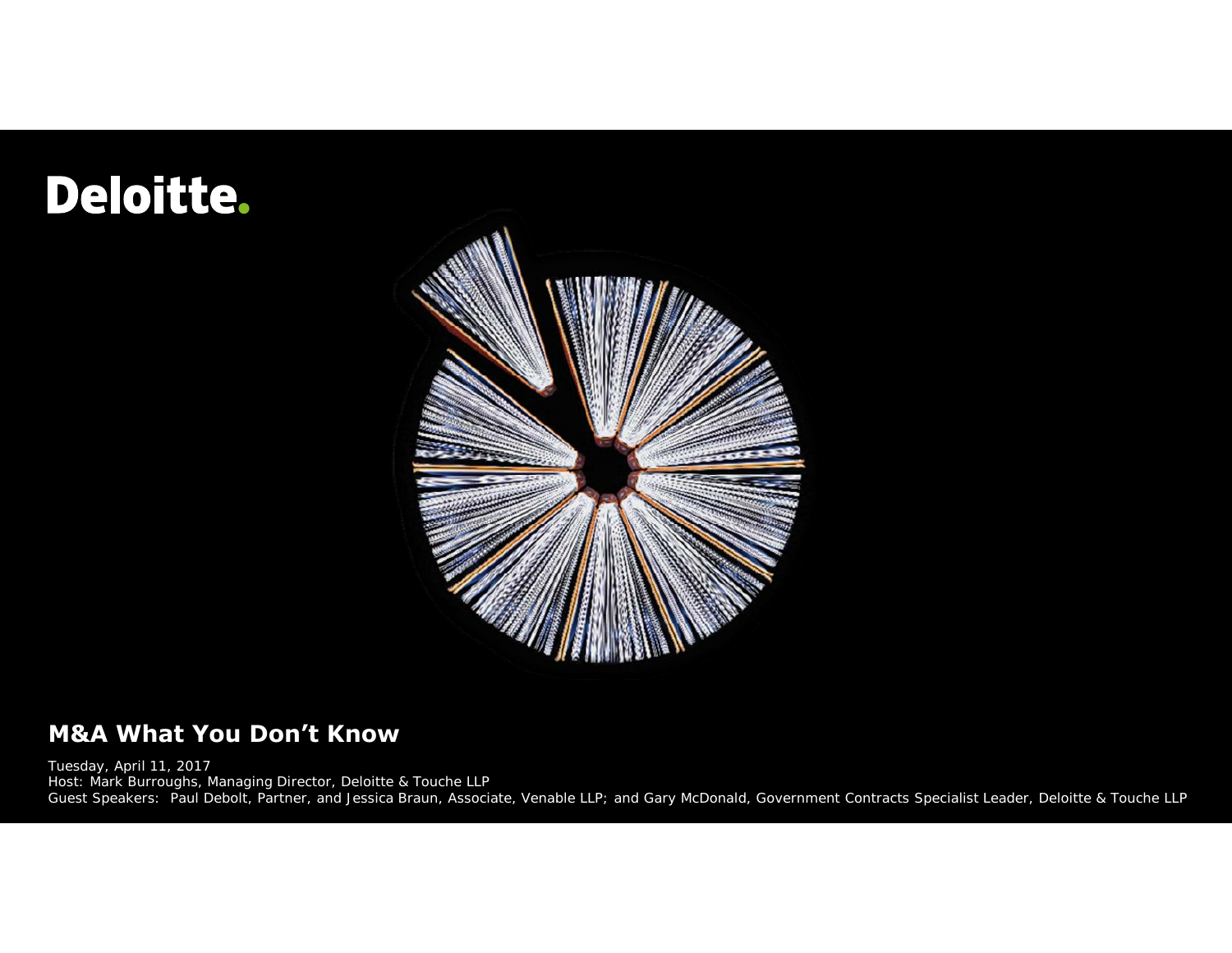#### Preface

Welcome to Deloitte's Trending Now, a webcast series on government contracting hot topics.

Mark your calendars: We will hold webinars the second Tuesday of each month at noon.

Feedback: If you have comments, questions, or ideas for hot topics, please feel free to send to Mark Burroughs at mburroughs@deloitte.com.

As used in this document, "Deloitte" means Deloitte & Touche LLP a subsidiary of Deloitte LLP. Please see www.deloitte.com/us/about for a detailed description of our legal structure. Certain services may not be available to attest clients under the rules and regulations of public accounting.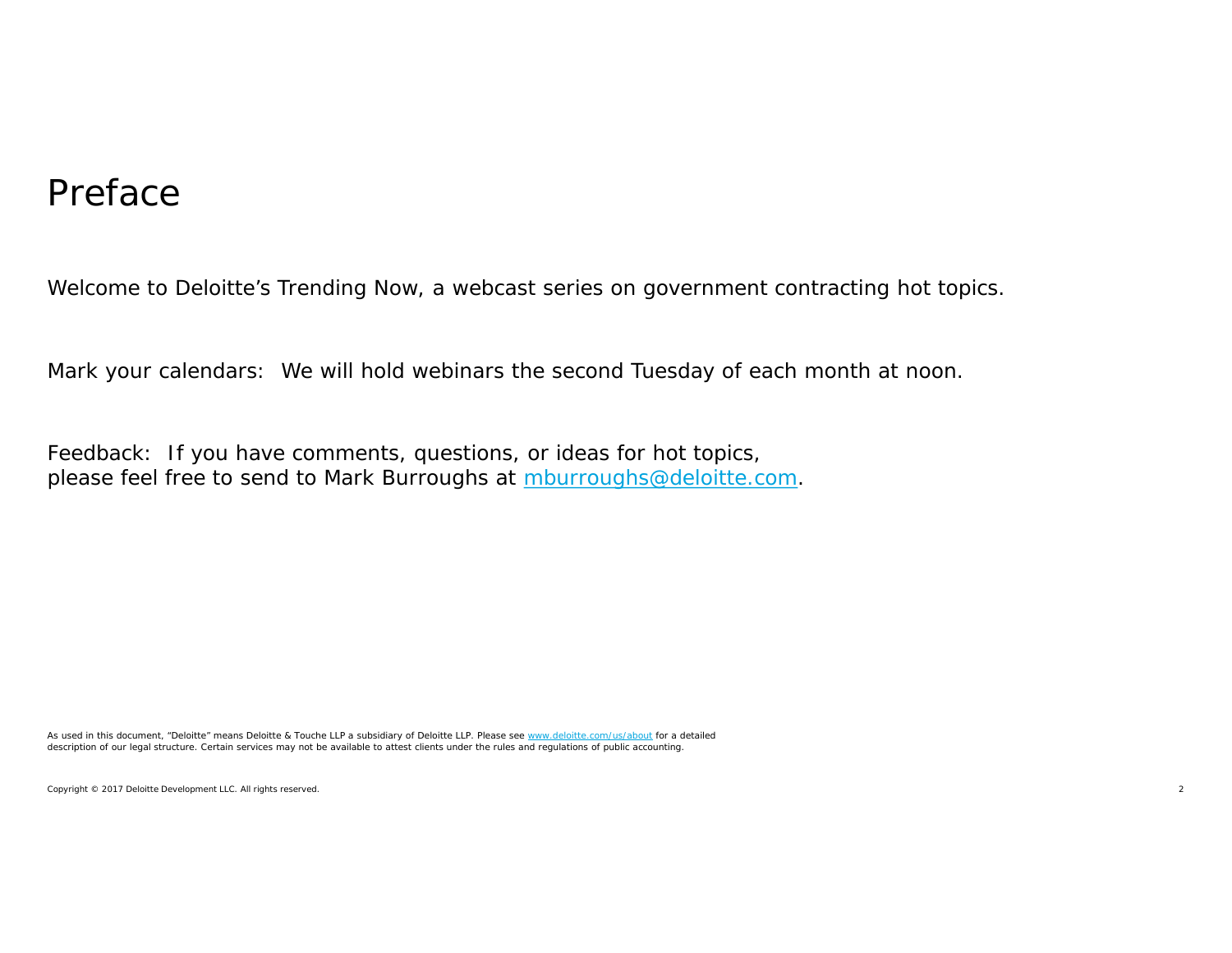#### Speaking with you today



**Paul Debolt** Venable LLP, Partner PADebolt@Venable.com

Paul assists companies and individuals on issues that arise from conducting business with the federal government. He is experienced in the competitive source selection process, defending or prosecuting bid protests, issuing advice concerning compliance with government regulations and laws during the performance of a contract, and helping to resolve disputes and claims during contract performance or as a result of contract termination. He counsels clients on the Service Contract Act, the civil False Claims Act, joint ventures and teaming agreements, prime-subcontractor disputes, internal investigations, mandatory disclosures and data rights issues.



Jessica is an associate in Venable's Corporate Group. She represents public and private clients in significant transactional matters such as mergers and acquisitions and financing transactions, with a special focus on clients in the government services, defense, technology, and health sciences industries.

She also advises clients on corporate formation and structuring, private placements, and other routine corporate matters.

**Jessica Braun** Associate, Venable LLP jhbraun@Venable.com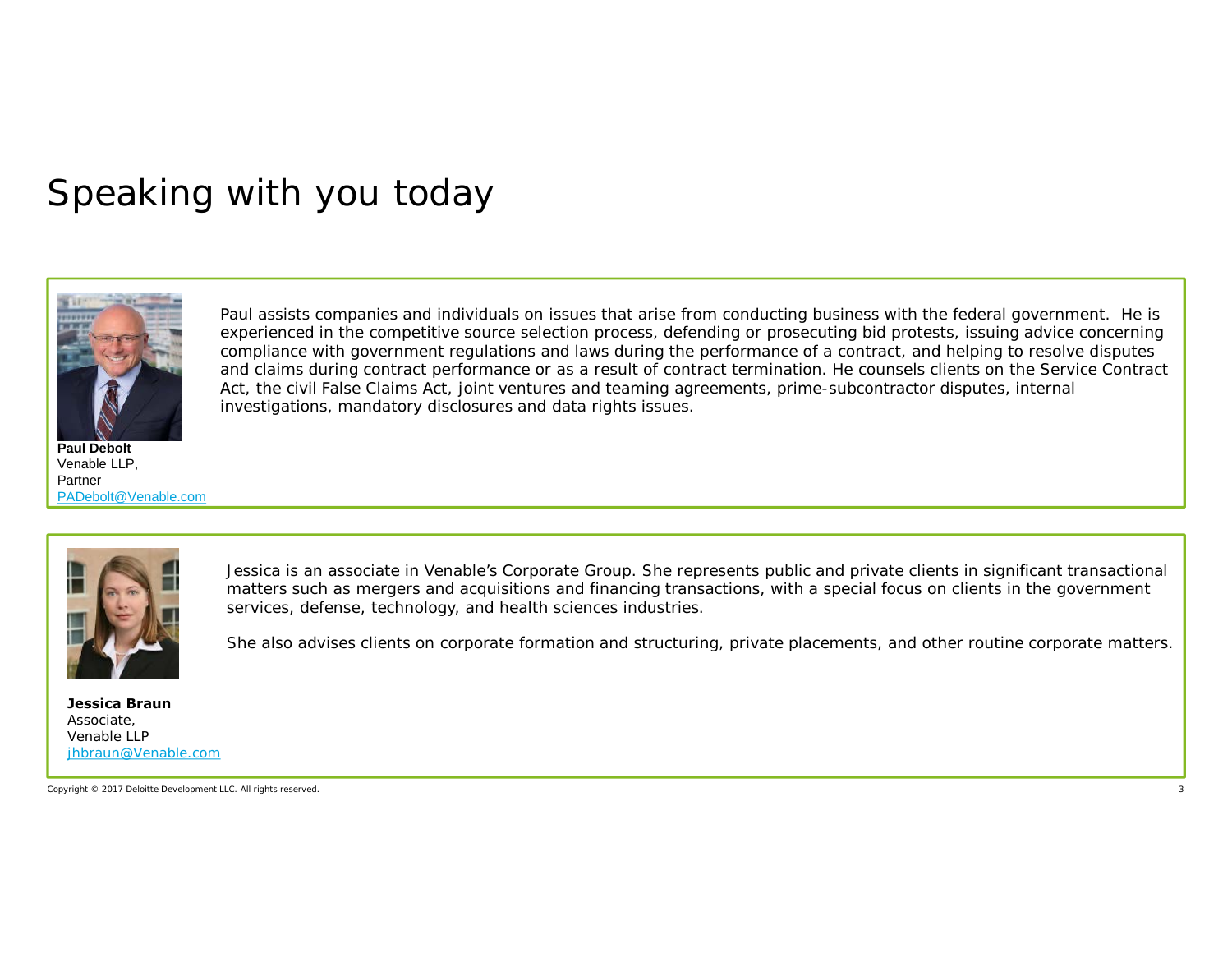#### Speaking with you today



Gary is a specialist leader with Deloitte & Touche LLP and provides advisory services to government contractors in managing their business and contract compliance risks in the Aerospace and Defense (A&D) and other industries. Gary assists entities in complying with federal acquisition regulations and establishing or enhancing government contracting capabilities. Gary specializes in conducting acquisition due diligence analysis of the financial and other risks associated with government contracting entities and providing strategic advice in merger and acquisition (M&A) purchase agreements and has participated in many significant transactions over the last several years. Gary also conducts forensic evaluations to establish fact patterns and quantification of cost or pricing impacts in support of contract request for equitable adjustment, claims, and disputes. **Gary McDonald**

Deloitte Risk and Financial Advisory, Government Contracts Specialist Leader gmcdonald@deloitte.com



Mark Burroughs is a managing director with Deloitte & Touche LLP in the McLean, Virginia office. Mark has over 20 years of experience in providing auditing and consulting services to government contractors and has helped companies understand and develop practical solutions when dealing with matters associated with Defense Contract Audit Agency (DCAA) audits, the Federal Acquisition Regulation (FAR) and the Cost Accounting Standards (CAS). Prior to joining Deloitte, Mark was a Senior Auditor at the DCAA and holds a MBA from Loyola College.

Mark is a CPA in the states of Maryland and Virginia and a member of the American Institute of Certified Public Accountants. Mark is also active in the Professional Services Council (PSC) and the National Defense Industry Association

**Mark Burroughs** (NDIA). Deloitte Risk and Financial Advisory, Managing Director mburroughs@deloitte.com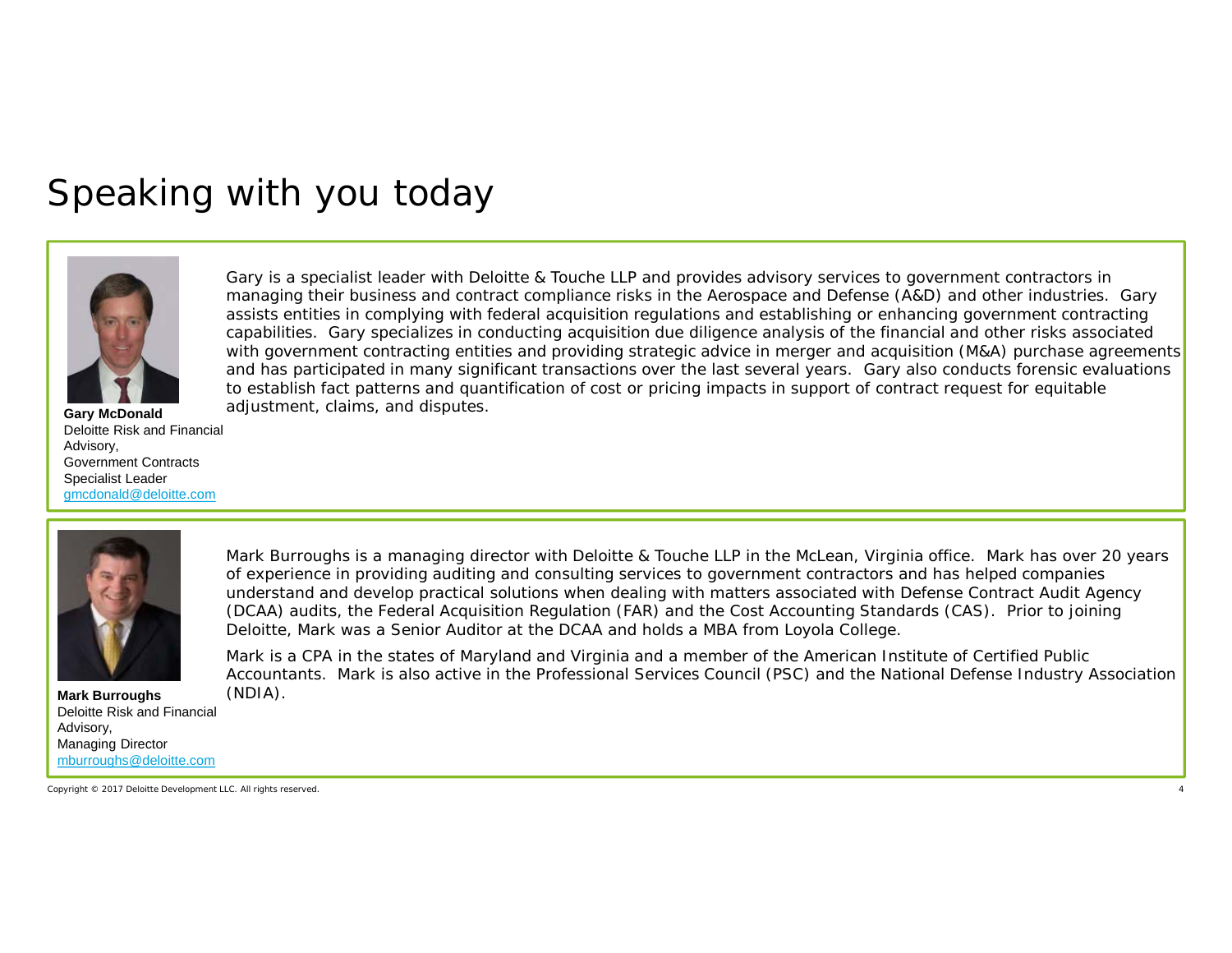#### Agenda

- The marketplace
- Deal structure
- Due diligence
- Integration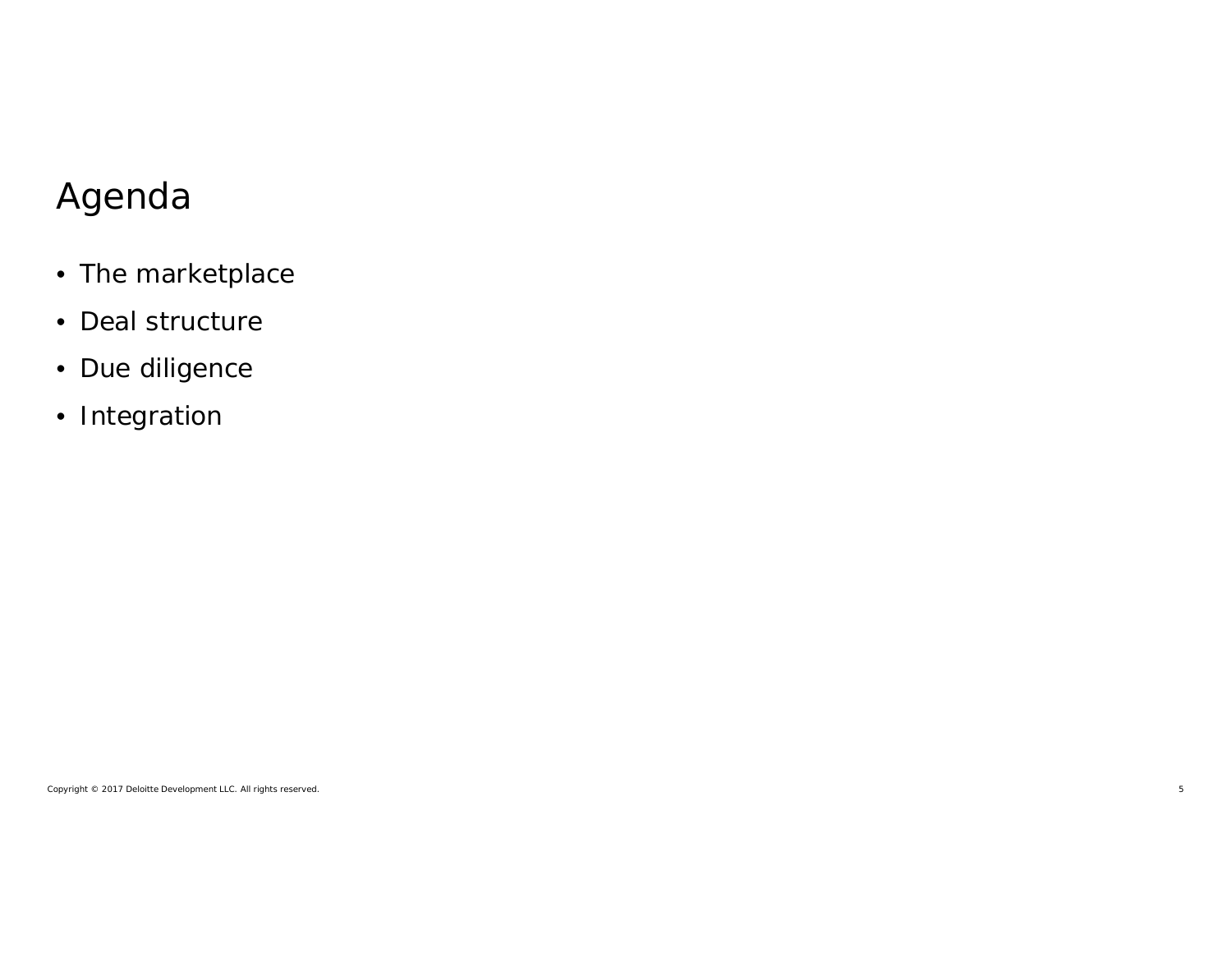#### Observations regarding the current M&A market

- According to Deloitte's 2016 M&A year-end Trends report, October 2016 was the busiest month ever for domestic M&A. In 2017, M&A activity is poised to accelerate
- 2017 forecast:
	- − Industry convergence is a theme—many acquirers are looking to consolidate with technology companies
	- − The acquisition of technology assets will continue to grow in importance
	- − Anticipate more deals involving targets operating principally in foreign markets
	- − Divestitures are to be expected to be a major focus
	- − Effective integration planning is an essential component of ensuring that deals work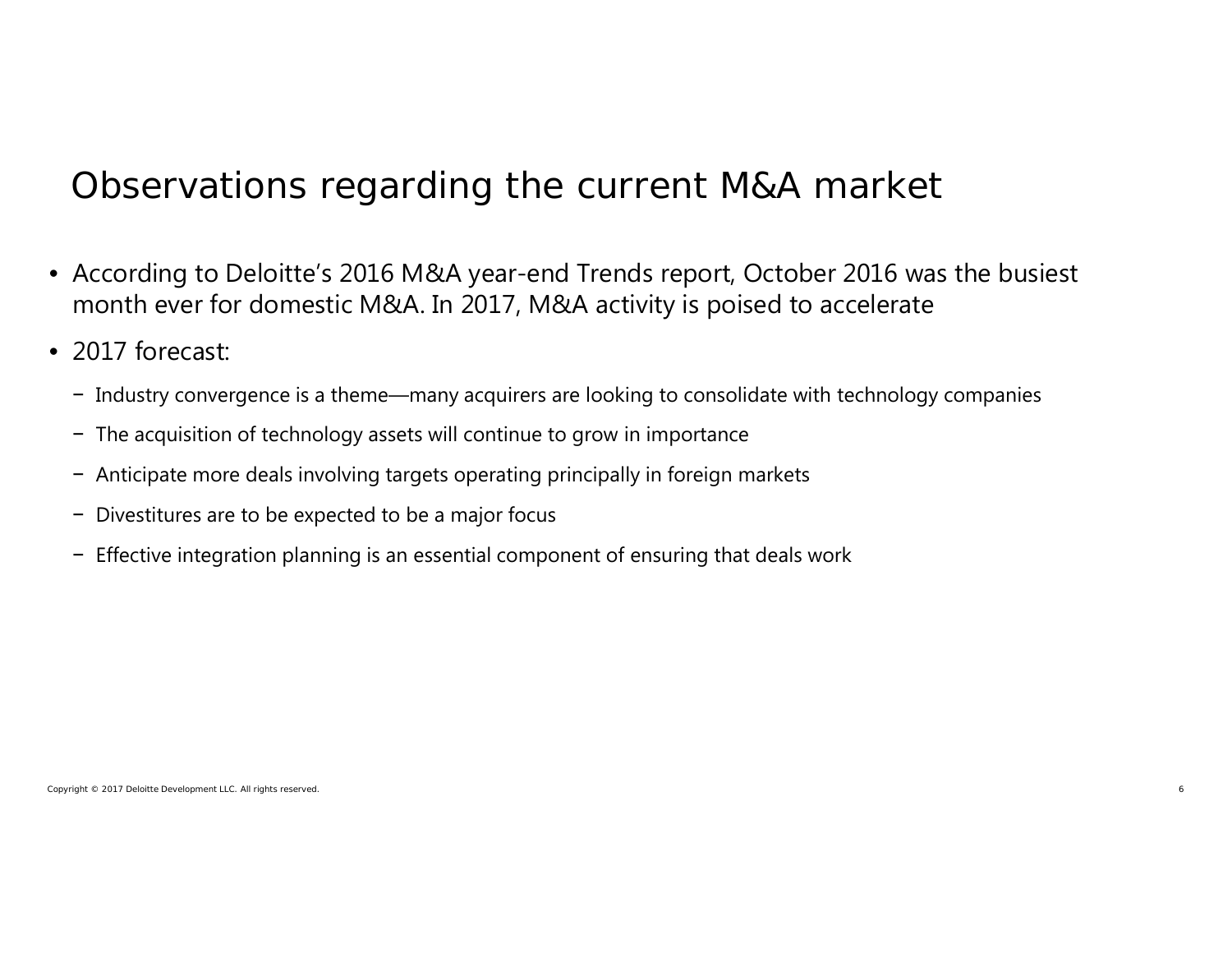#### Polling question #1

What is your prediction/observation of M&A activity in the upcoming year or two:

- A. Agree with study Increasing
- B. Decreasing
- C. Still waiting for things to settle down
- D. No change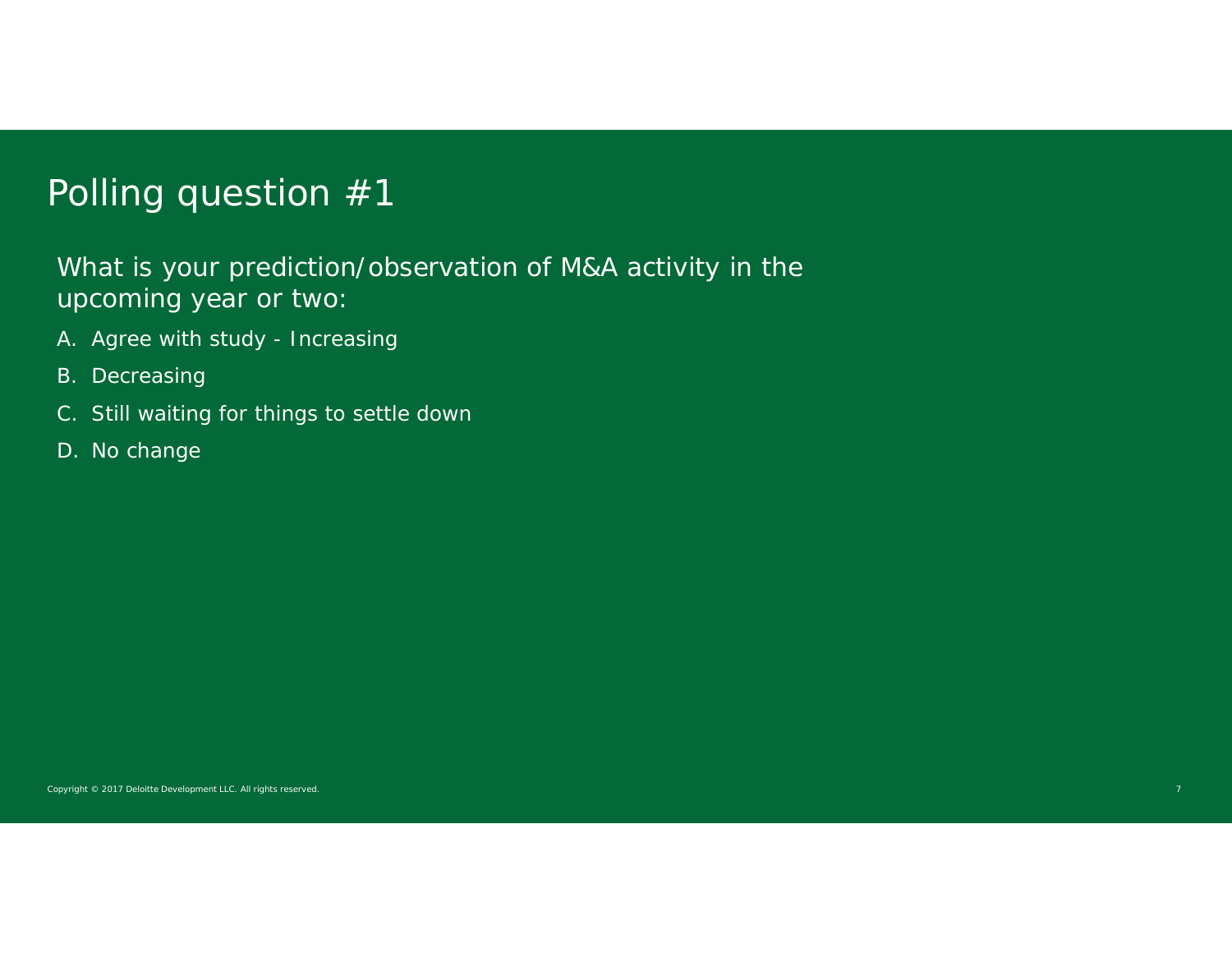#### Structural considerations: Deal structure

- Deal structure:
	- − Asset purchases (FAR § 42.1204(a)) constitute a "transfer" that requires novation
	- − Stock purchases do not require novation (FAR § 42.1204(b))
	- − Mergers are a gray area
- Traditional drivers
- Anti-Assignment Act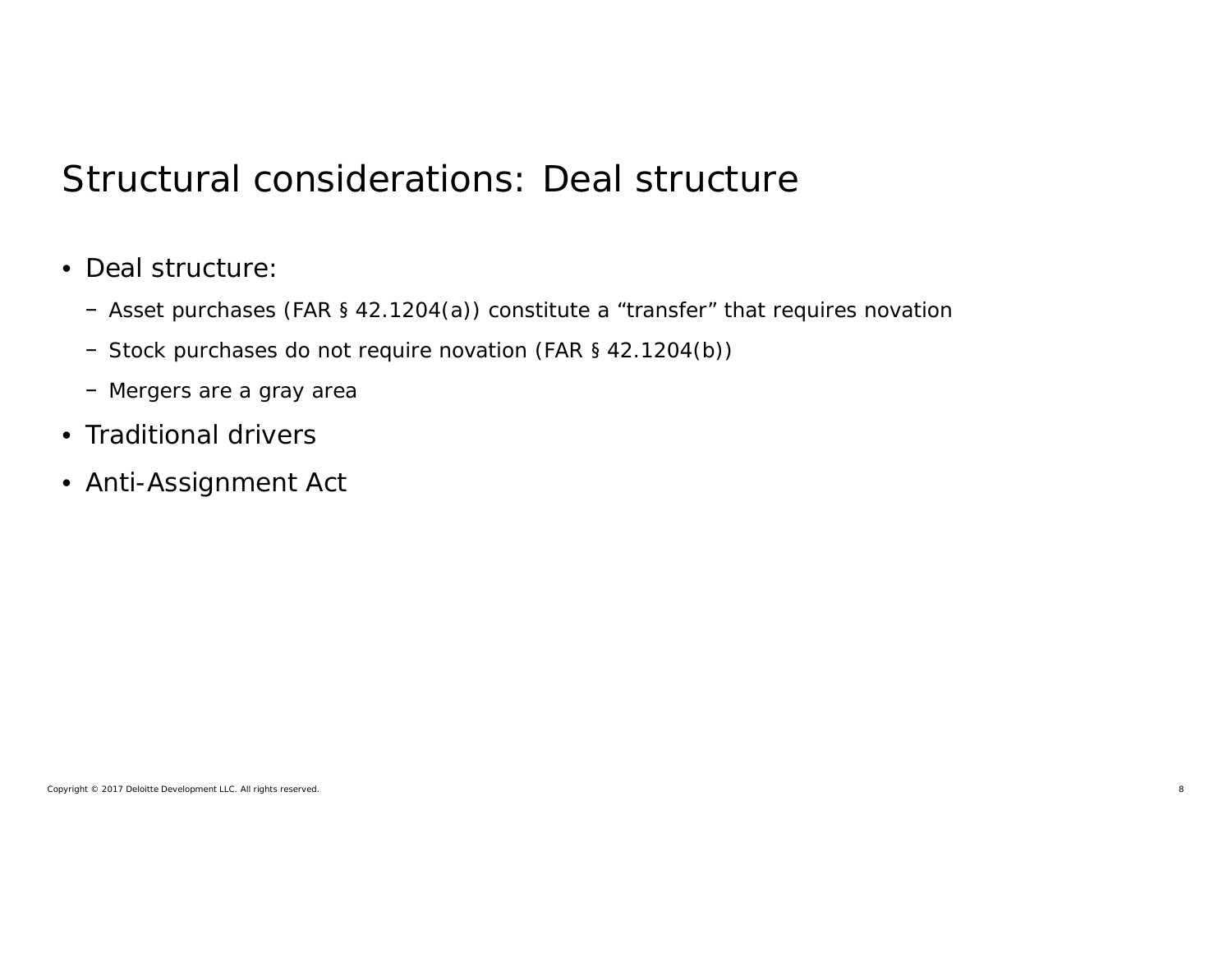#### Structural considerations: Payment of purchase price

- Earnouts and contingent payments are common ways to capture pipeline value and account for key contingencies
- In addition to earnouts based on achievement of revenue and/or profit targets, contingent payments based on one or more of the following are common:
	- − Significant awards, including recompetes of existing work
	- − Option exercises under key contracts
	- − Novation, if applicable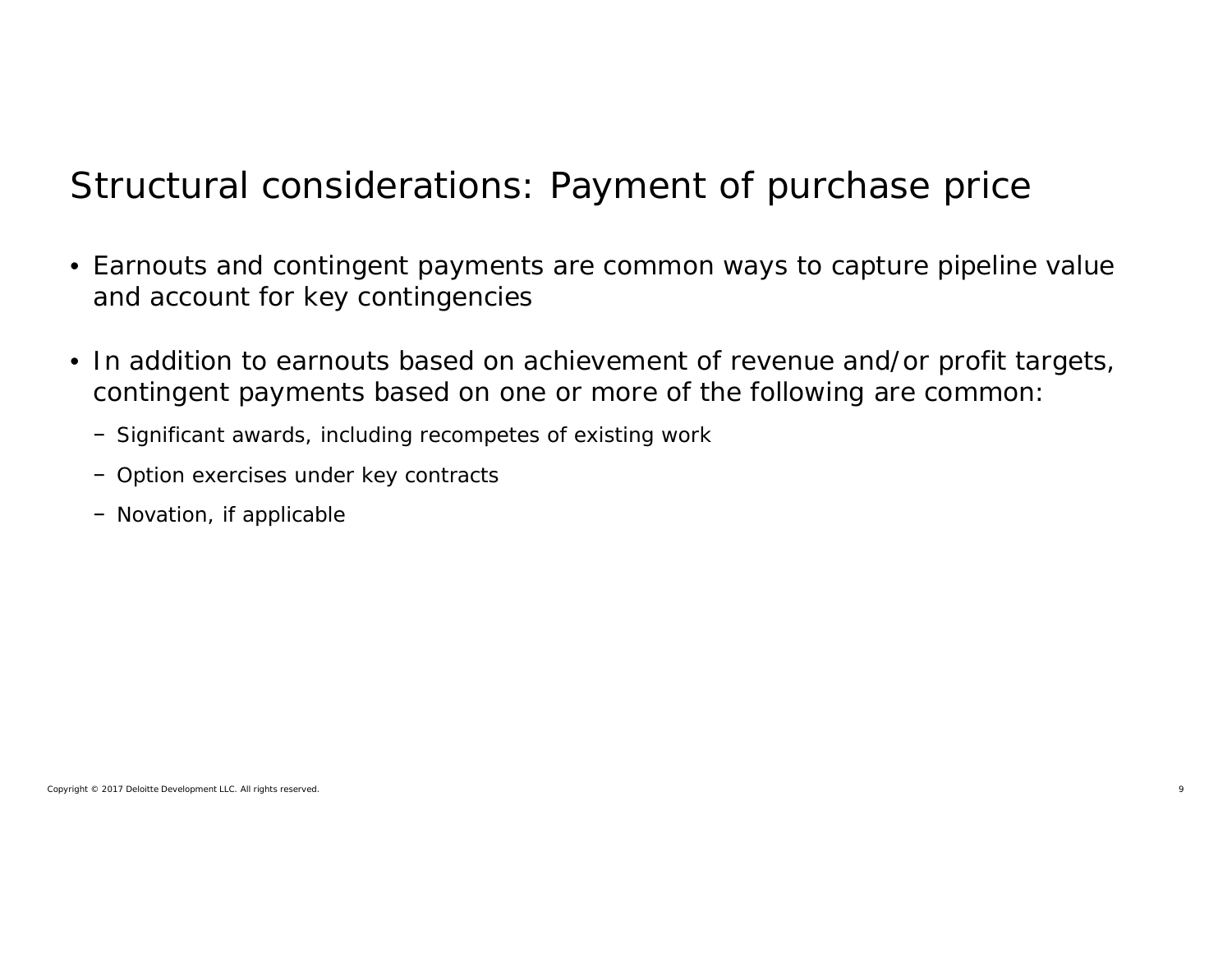#### Foreign buyer concerns

Classified information:

- Contractors can lose clearance and ability to perform under contracts if acquisition is by a non-US company or a company with foreign ownership, control, or interest (FOCI)
- Contractors should implement a mitigation strategy and corporate control measures:
	- − Export control licenses
- Regulations:
	- − Export Administration Regulations (EAR) (15 C.F.R. §§ 730-774)
	- − International Traffic in Arms Regulations (ITAR) (22 C.F.R. §§ 120-130)
- Prohibit the transfer of technical data to a foreign person within the US (*i.e.,* not a lawful permanent resident or LPR). *See* 22 C.F.R. § 120.16
- Foreign owners: must seek a license from the Agency to permit access for foreign persons to export-controlled data, or implement firewalls and other screens to prevent access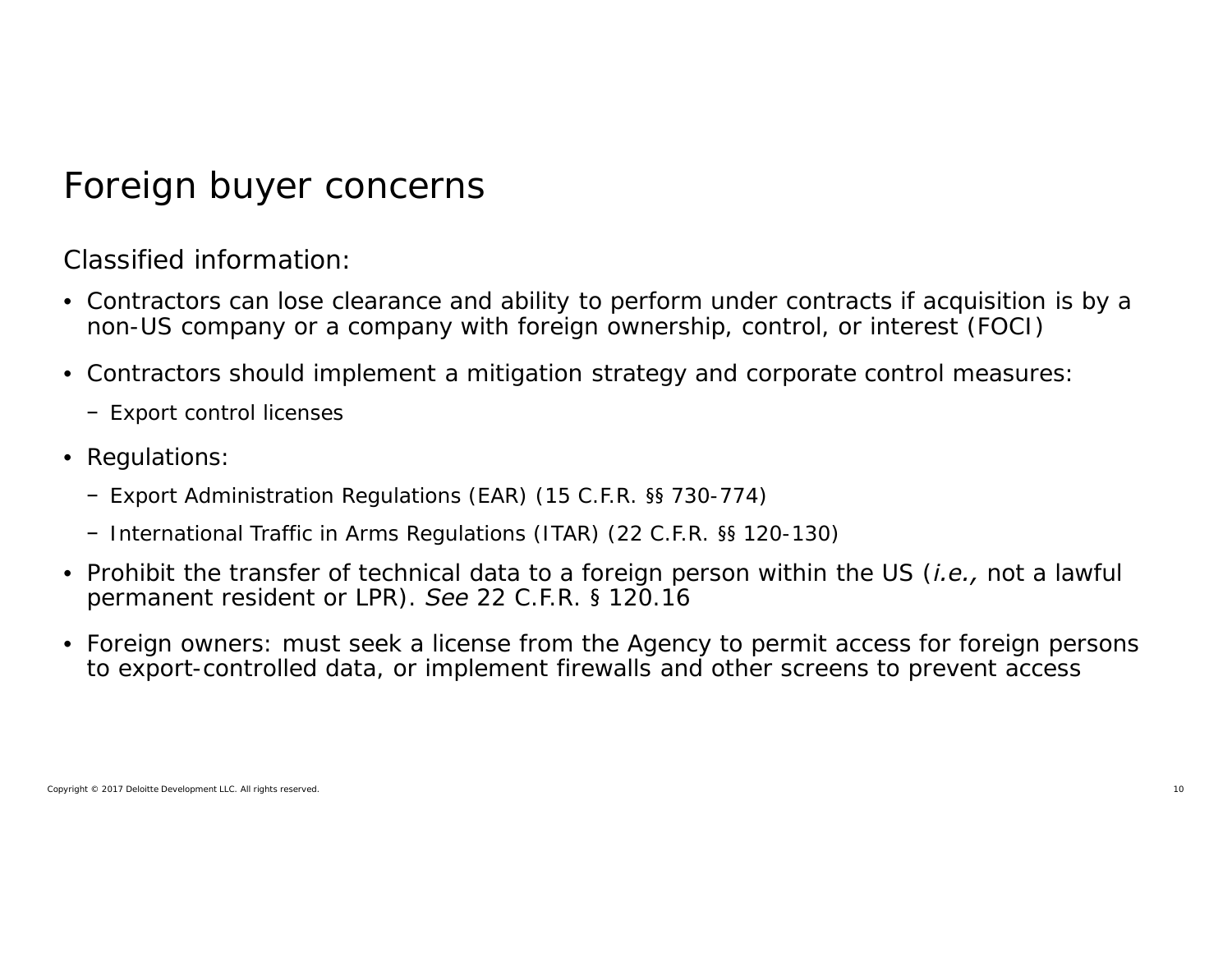#### Foreign buyer concerns, continued

National security

- The Committee on Foreign Investment in the United States (CFIUS) reviews transactions that can result in the control of a US business by a foreign person to determine the effect of the transaction on national security (Executive Order 11858, as amended; 31 C.F.R. Part 800)
- CFIUS review is a voluntary process, but is effectively mandated for acquisitions involving:
	- − Security clearances (31 C.F.R. § 800.402(c)(3)(iii));
	- − Certain EAR/ITAR-controlled exports (31 C.F.R. § 800.402(c)(4)); and
	- − Significant defense, national security, or homeland security contracts (31 C.F.R. § 800.402(c)(3)(iv))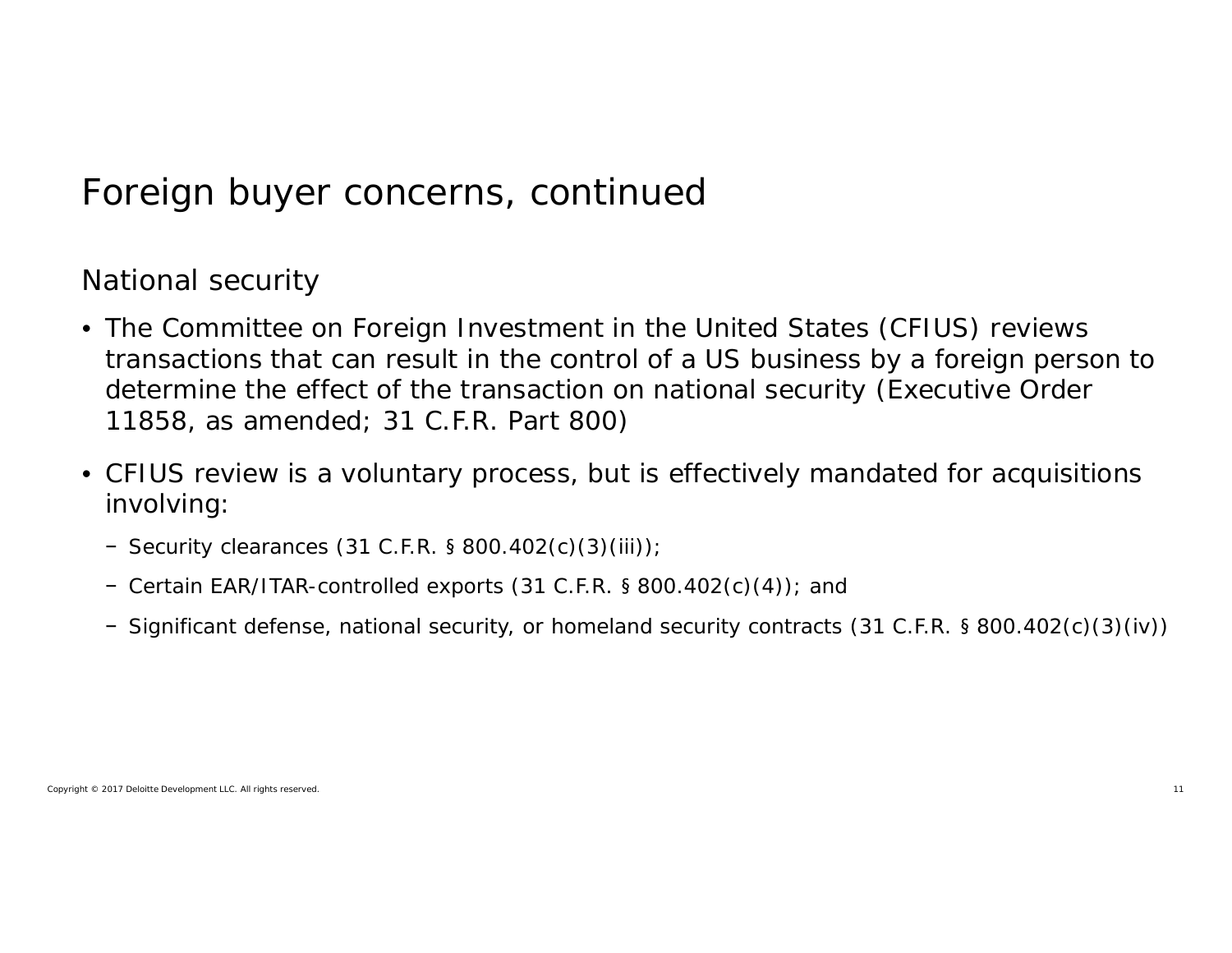## Due diligence: FOCI

- Administered by the Department of Defense Security Service (DSS):
	- − Facility security clearances are handled by DSS
	- − Notify DSS of discussions that may lead to foreign ownership
- Financing/debts must be disclosed
- Private equity firms: usually have some foreign limited partner investors; must proactively disclose that information, pre-closing
- Actions to mitigate (e.g., board resolutions regarding exclusion) are often necessary and should be put into effect on the closing date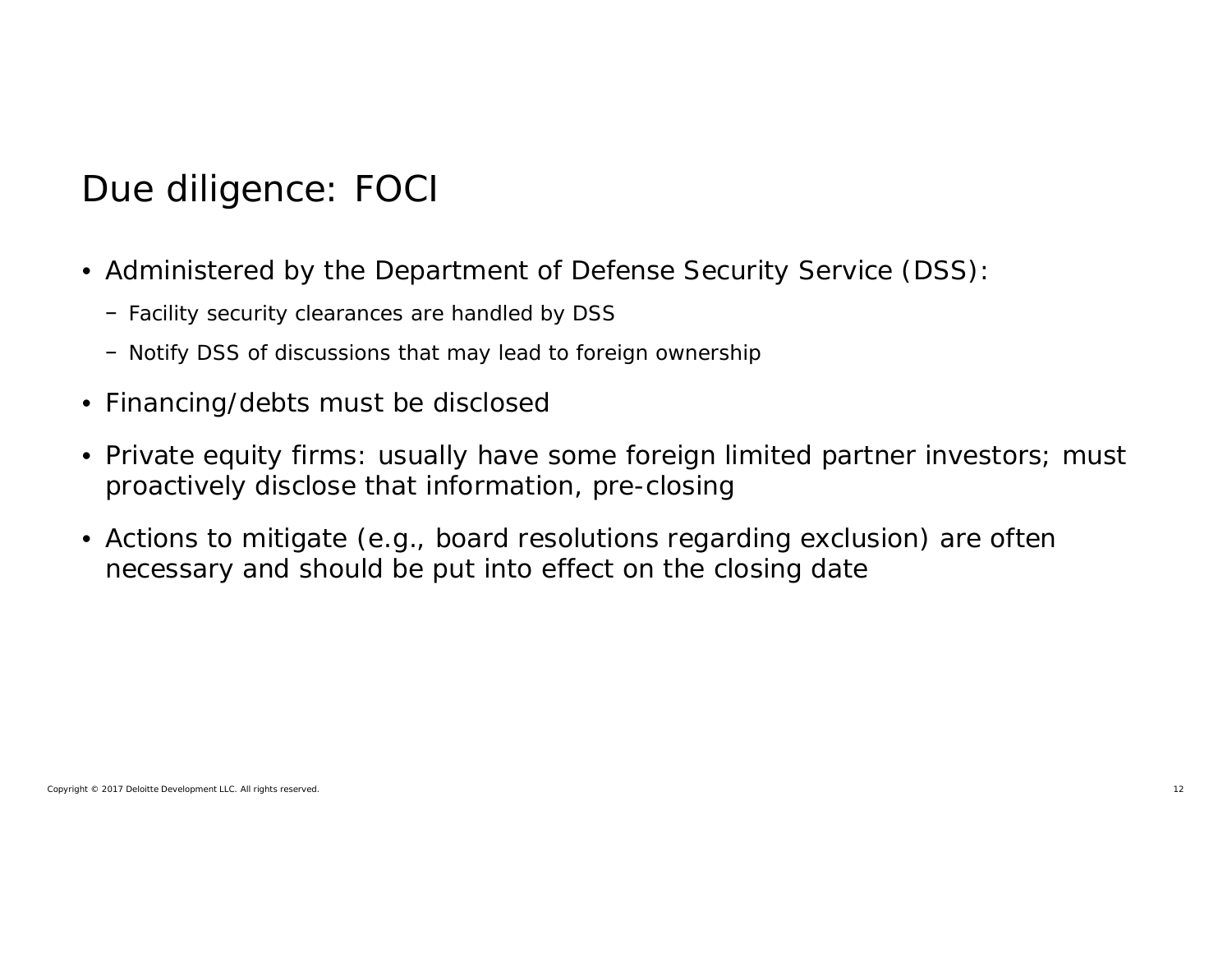### Due diligence: Organizational Conflict of Interest (OCI) (FAR Subpart 9.5)

- Three types:
	- − "Biased ground rules" OCI: The contractor is unable to render impartial assistance or advice to the government (FAR § 9.505-2);
	- − "Impaired objectivity" OCI: The contractor's objectivity in performing evaluative work is impaired (FAR § 9.505-3); and
	- − "Unequal access to information" OCI: The contractor obtains unfair competitive advantage from non-public information (FAR § 9.505-4)
- A contractor and its affiliates are treated as a single entity for purposes of analyzing biased ground rules and impaired objectivity OCIs
	- − Acquiring a government contractor can, therefore, create an OCI even if the target will remain a separate legal entity
- Private equity firms may have conflicts between portfolio companies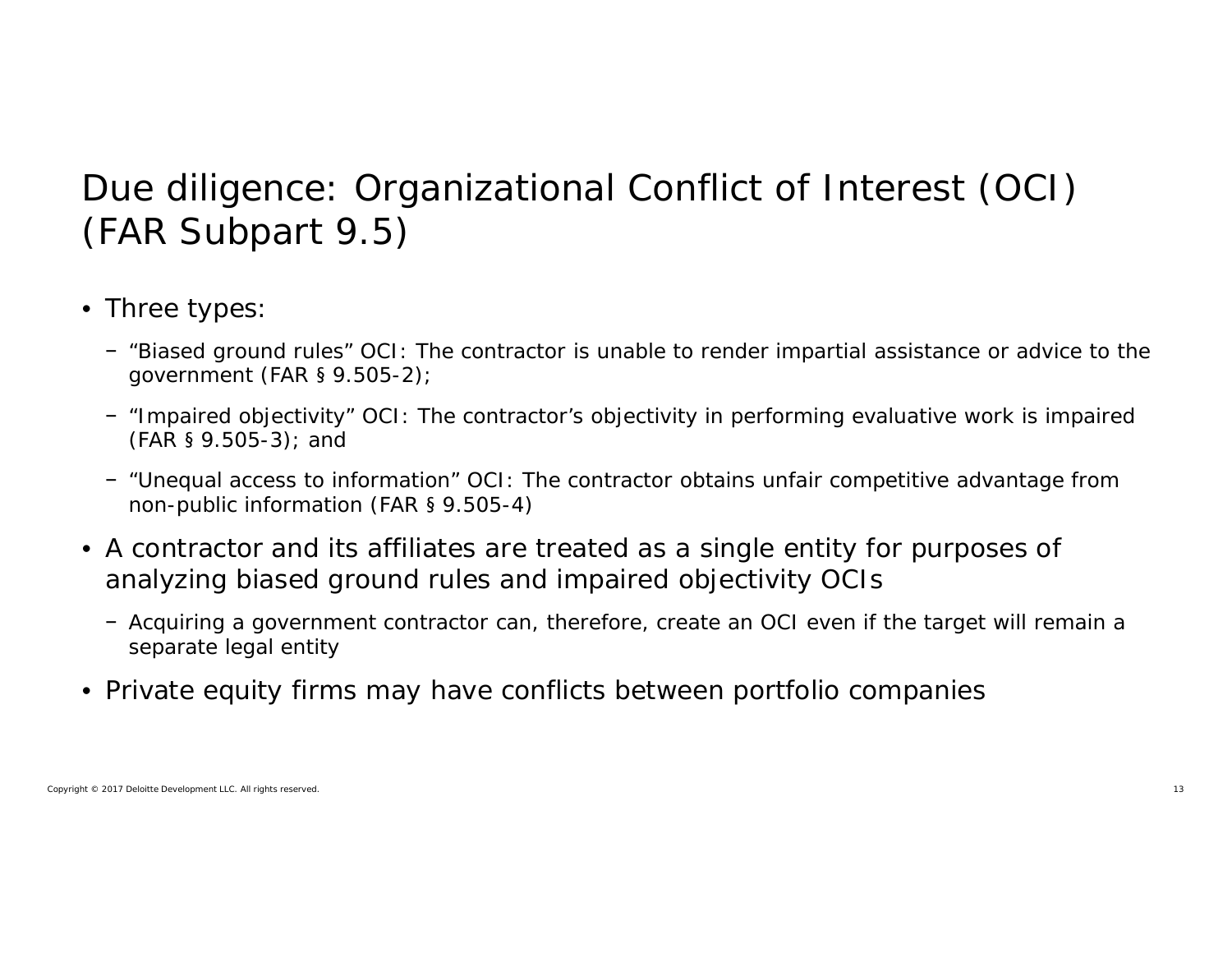#### OCI, continued

- Identification:
	- − A deep dive of the target's contractual relationships and statements of work should be done by individuals with a solid grasp of the buyer's government contracts, if any
- Mitigation (?)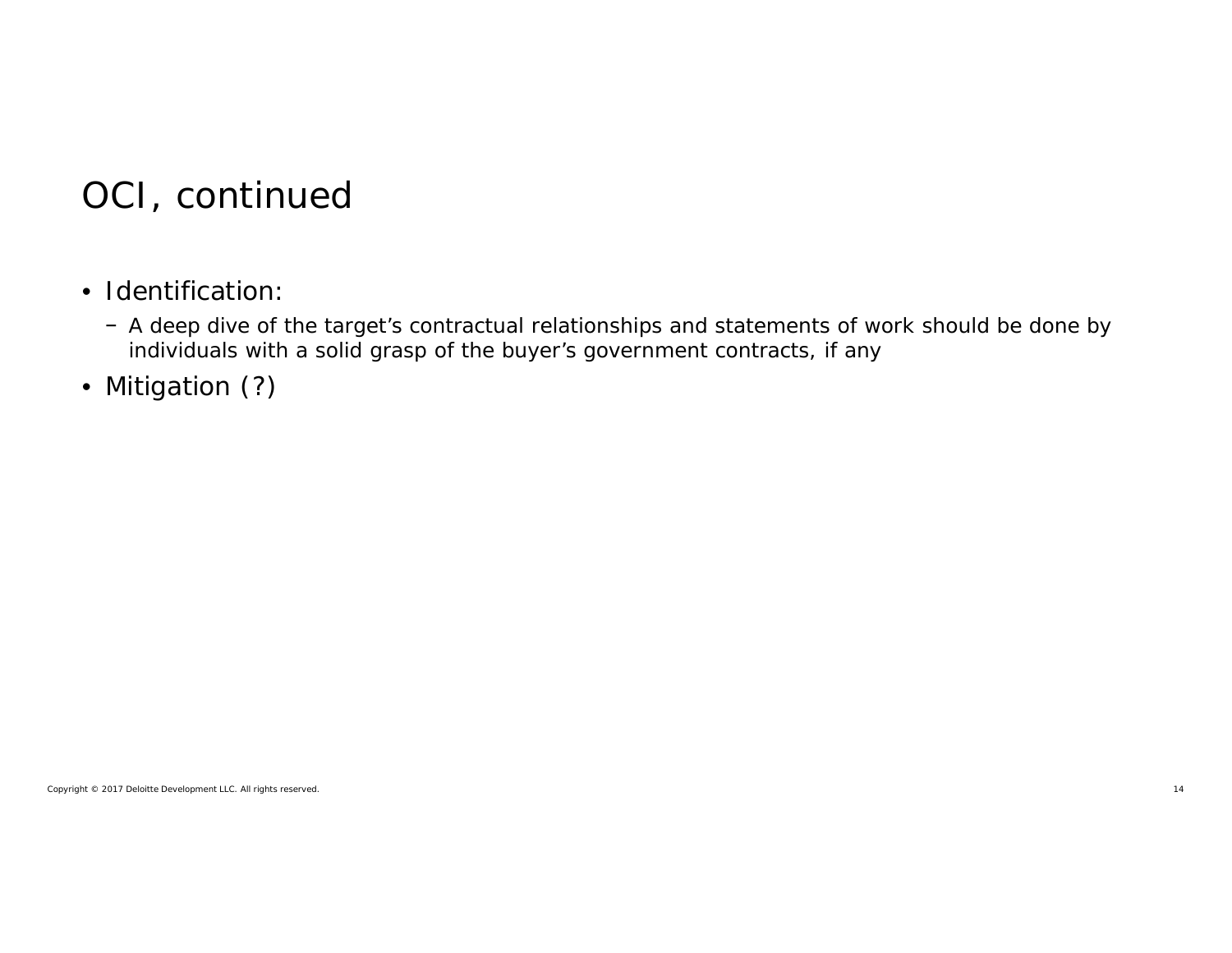#### Polling question #2

What do you see as biggest struggle when considering a deal:

- A. Concerns with novation/deal structure
- B. OCI concerns
- C. We're a global company FOCI
- D. Everything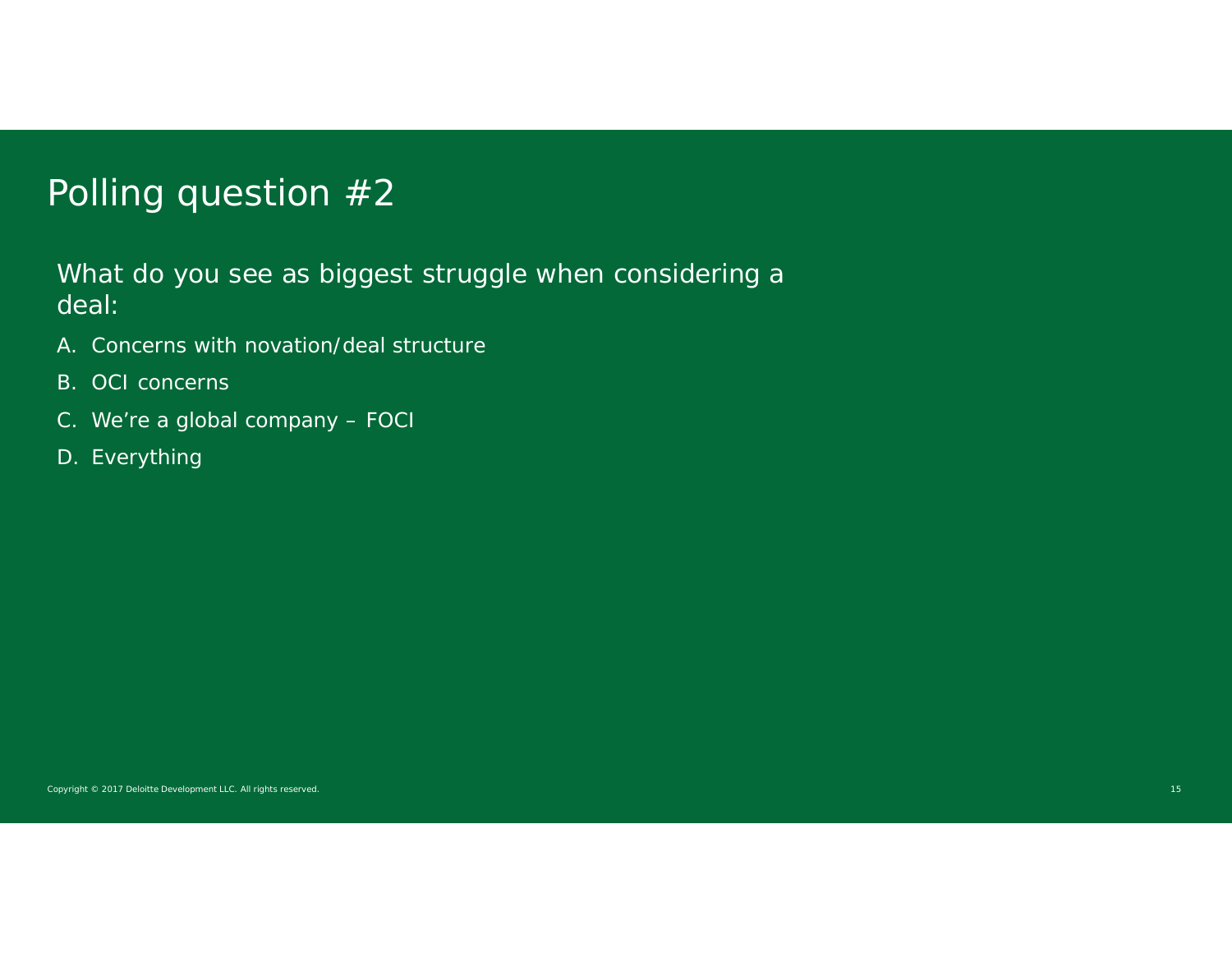#### Due diligence

- Risks with business/ownership of the target or the buyer
- Accounting and financial risks
- Risks associated with applicable legal requirements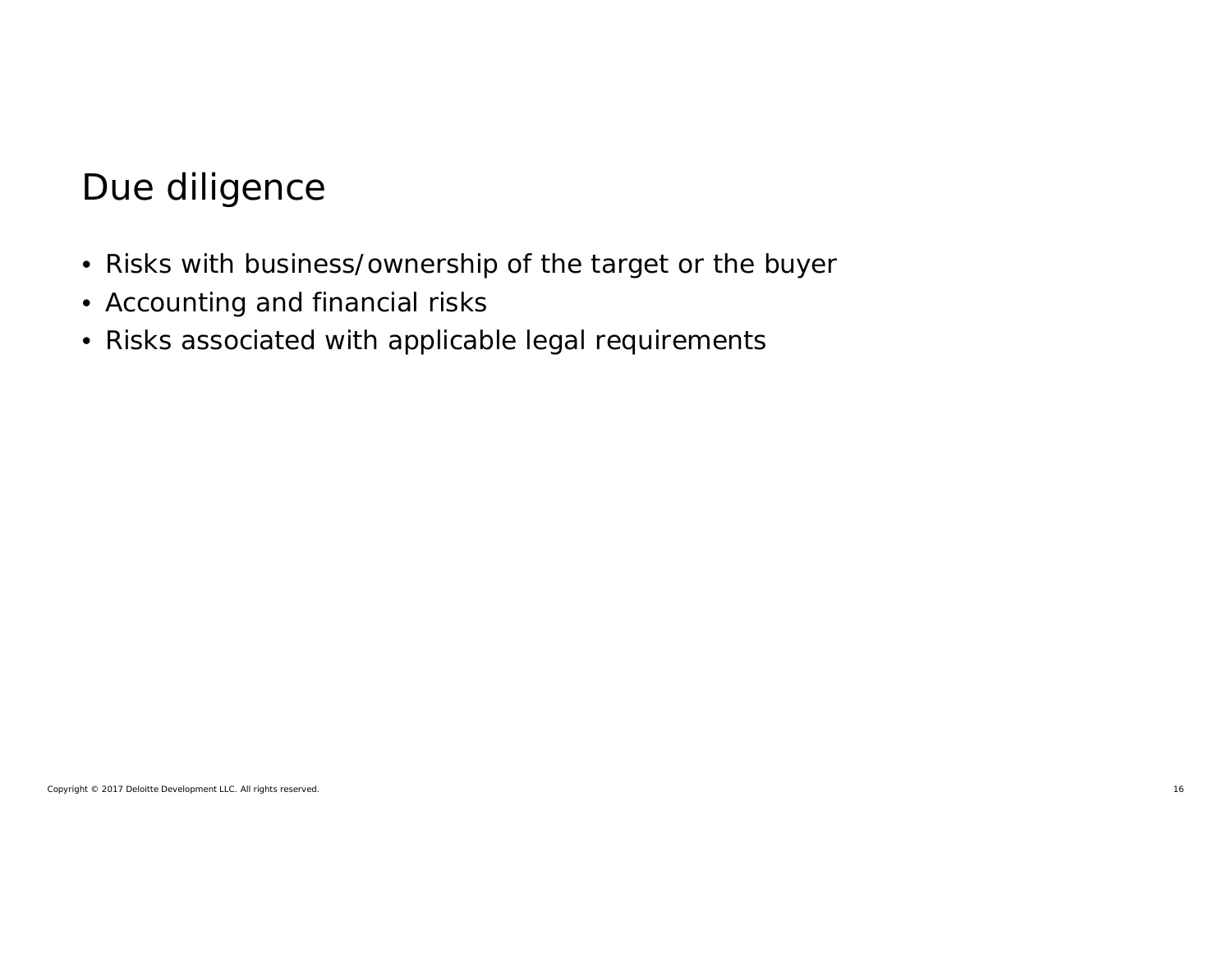#### Government contracts due diligence

Government contracts compliance due diligence frequently focuses on risk such as:

- Open year audit impact on completed contracts
- Accuracy and legitimacy of past small business status assertions:
	- − North American Industry Classification System (NAICS) Code representation
	- − Other small business program qualification requirements
- Cost Accounting Standards (CAS)
- Contractor business systems
- Government audit and settlement history
- Open contract change orders, requests for equitable adjustment, and contract disputes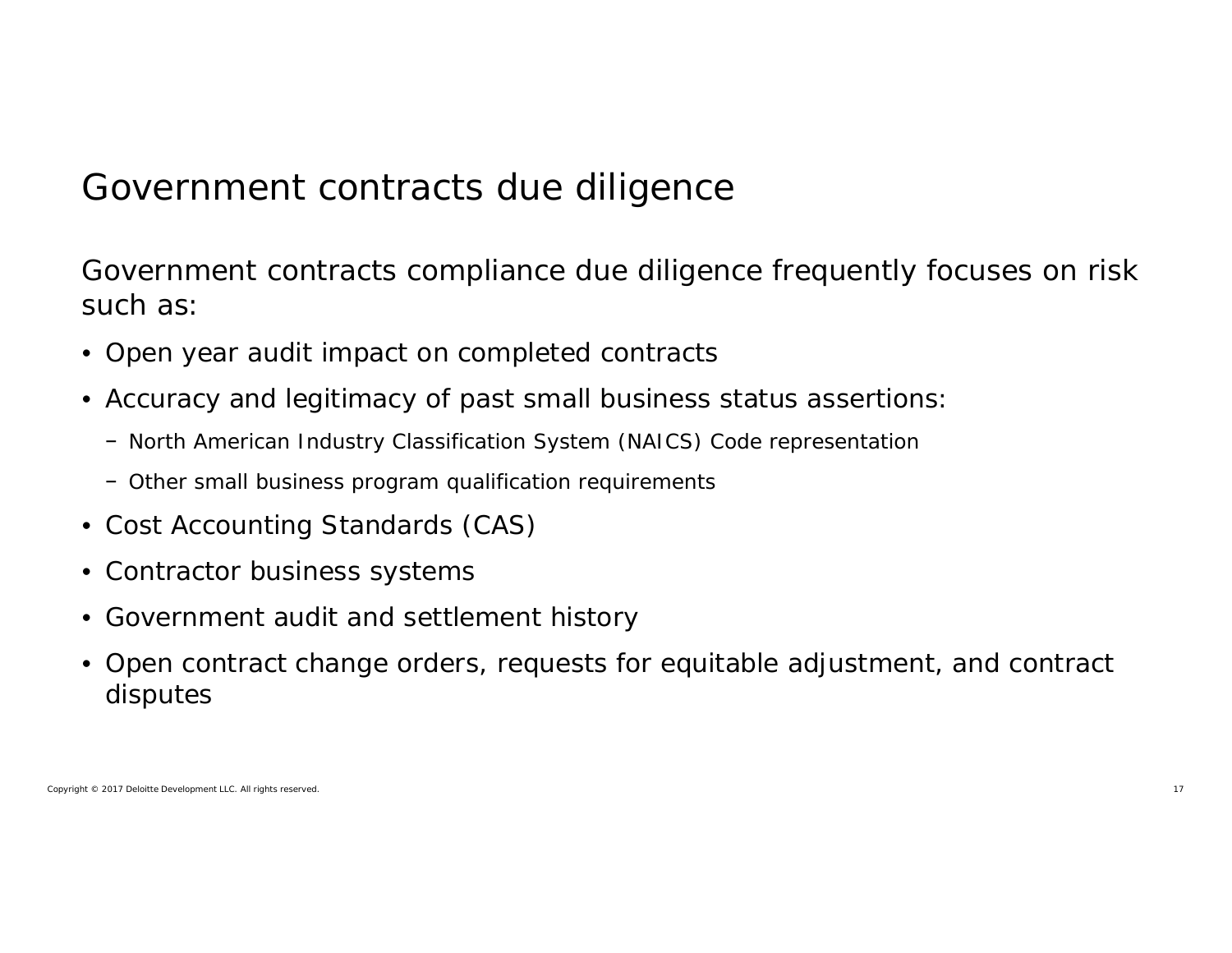#### Government contracts due diligence, continued

- Other areas of compliance due diligence inquiry include:
	- − Contract-specific performance or financial risk
	- − Accuracy of target management assertions
	- − Target management and systems compliance capabilities
	- − Retention of records and future cross-audit support
	- − Transition services and purchase agreement terms
	- − Post-transaction integration and external restructuring
	- − Other target-specific risks or circumstances
- Due diligence challenges often include:
	- − Limitations on access to target records and management
	- − Time constraints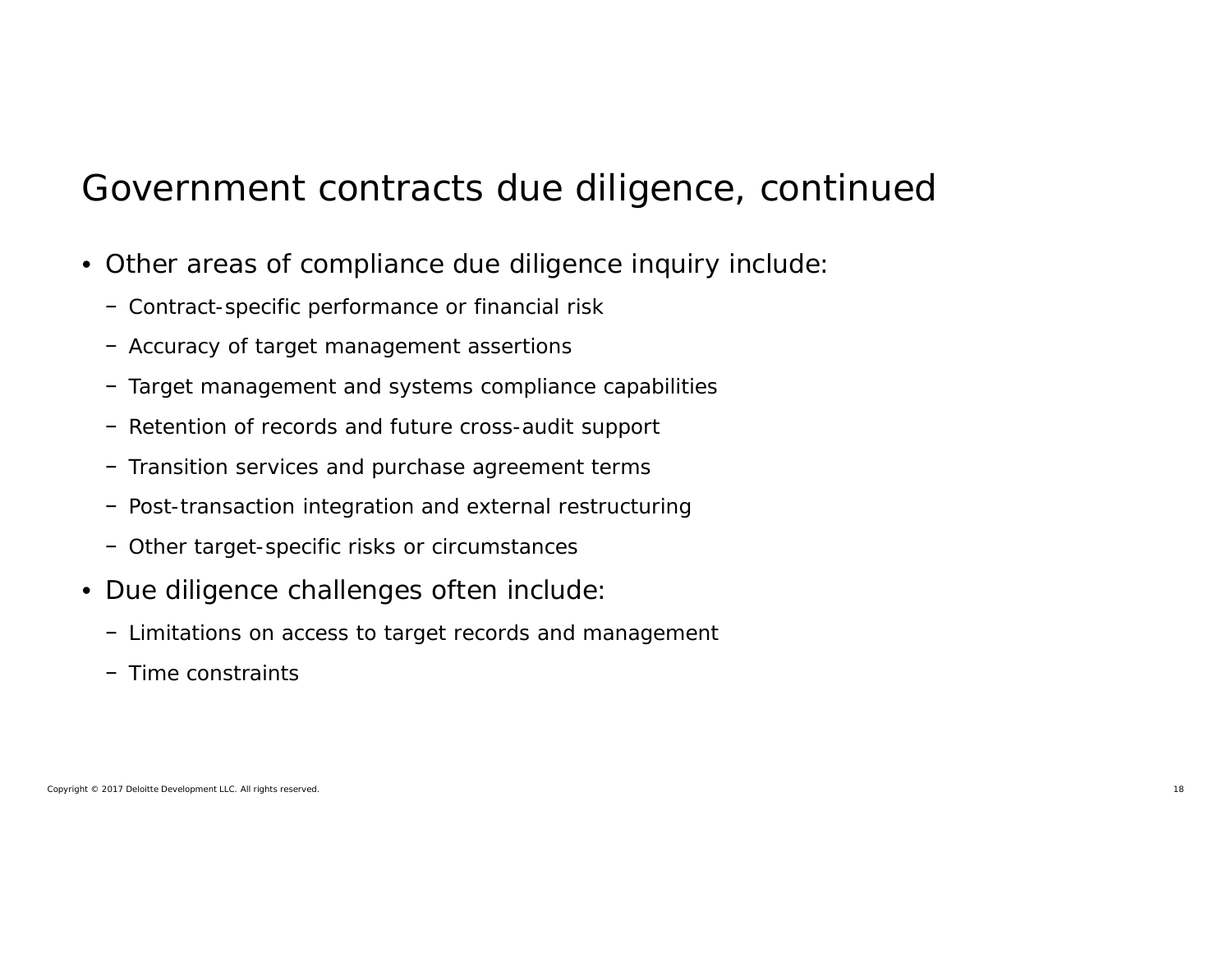#### Due diligence: Cyber requirements

- Mandatory cyber incident reporting process
- NIST 800-171 compliant systems by December 31, 2017
- Subcontracts flowdown and subcontractor program verification requirements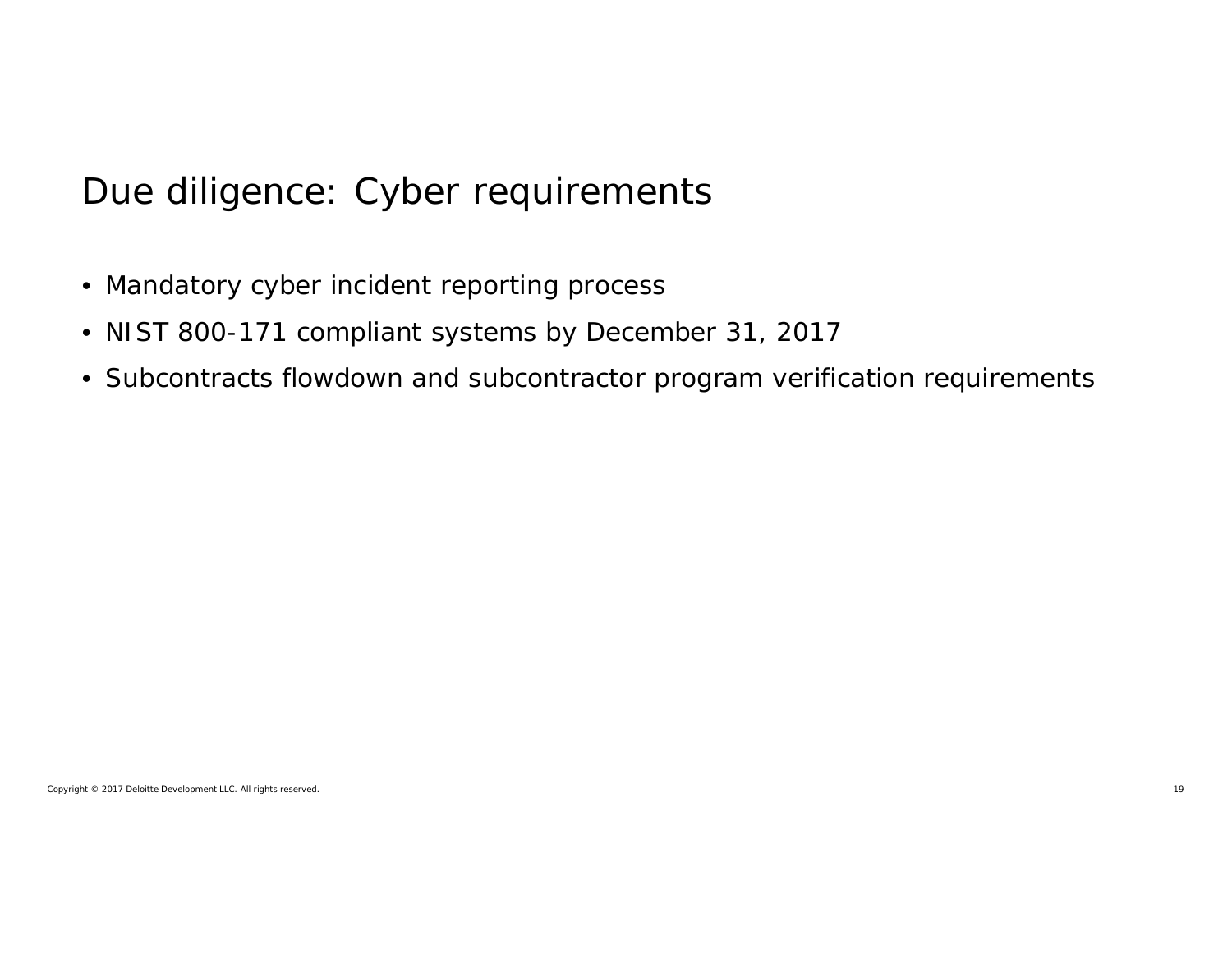#### Due diligence: Fraud, suspension & debarment

- Due diligence can turn up evidence of wrongdoing before the government is aware of it
- Comprehensive due diligence should focus on fraud enforcement mechanisms
- The Civil False Claims Act (31 U.S.C. § 3729-3733):
	- − False statements and claims can lead to prison sentences
	- − Reputational damage is a key consideration
- Commission of offenses indicating a lack of business integrity can be a basis for debarring the contractor from doing business with the Government:
	- − Suspension can last for up to one year and be extended for an additional six months (48 C.F.R. 9.407-4(b)) and may extend suspension to affiliates
	- − Debarment typically lasts three years, although the contractor can try to negotiate a shorter duration (48 C.F.R. 9.406-4(a)(1))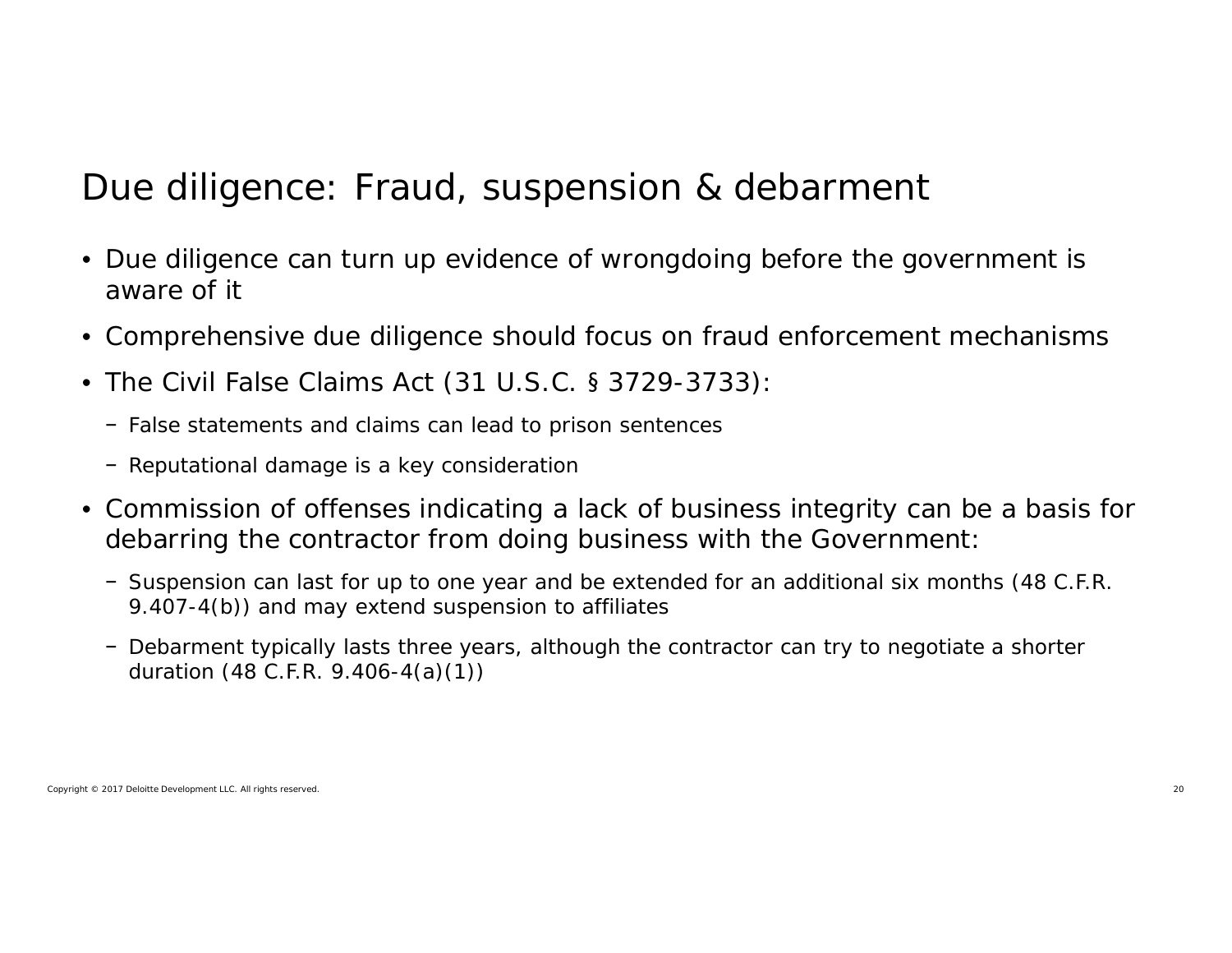### Due diligence: Mitigating identified risks

- Buyer should ensure the purchase agreement contains government contractspecific representations and warranties relating to:
	- − Specific indemnity for non-compliance with requirements identified during due diligence or otherwise disclosed
	- − If issues are identified requiring mandatory disclosure, timing of disclosure is an important consideration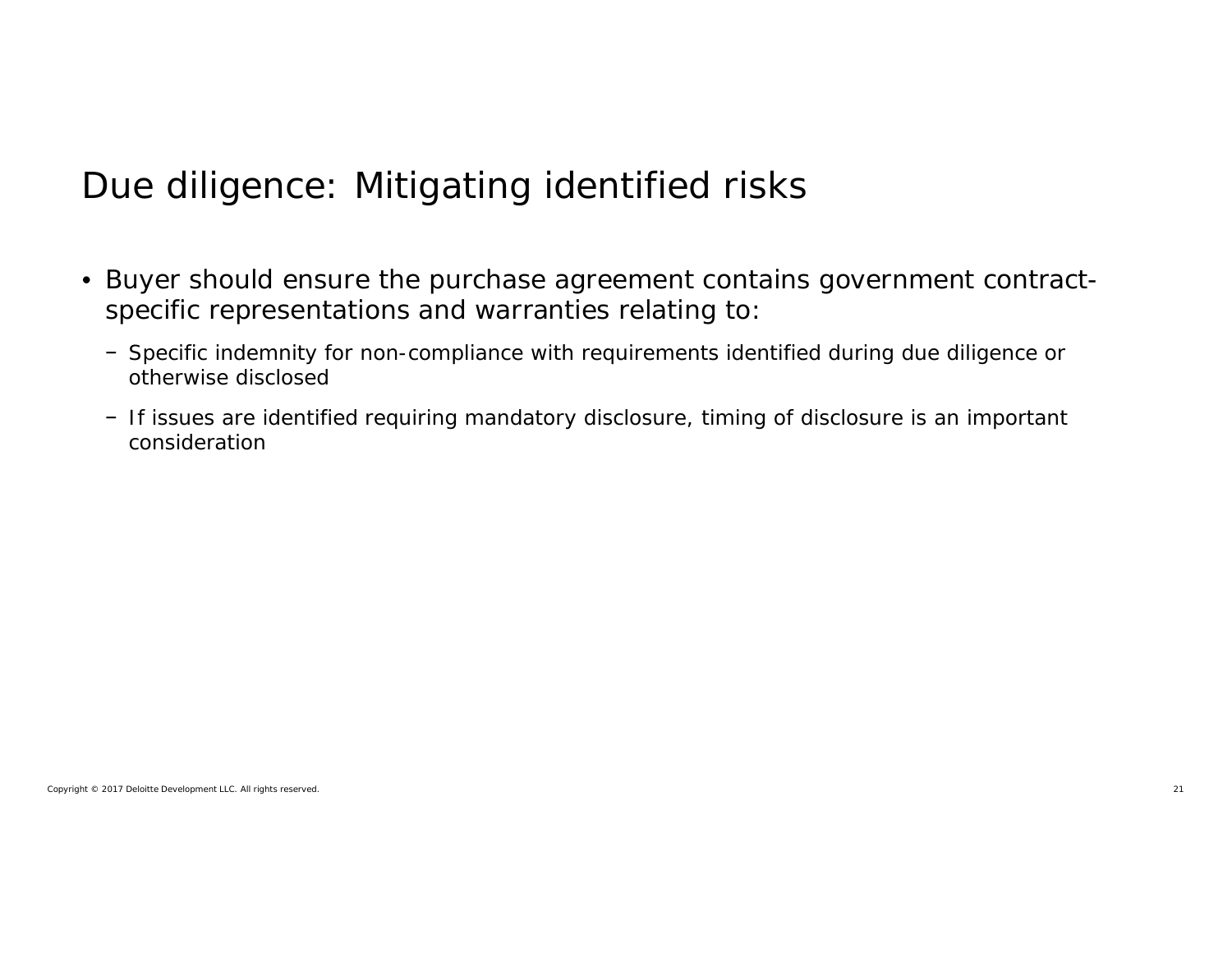#### Polling question #3

What risks are you concerned about during due dilligence:

- A. Quality of Earnings
- B. Personnel
- C. Reserve Structure
- D. Audit History
- E. All the Above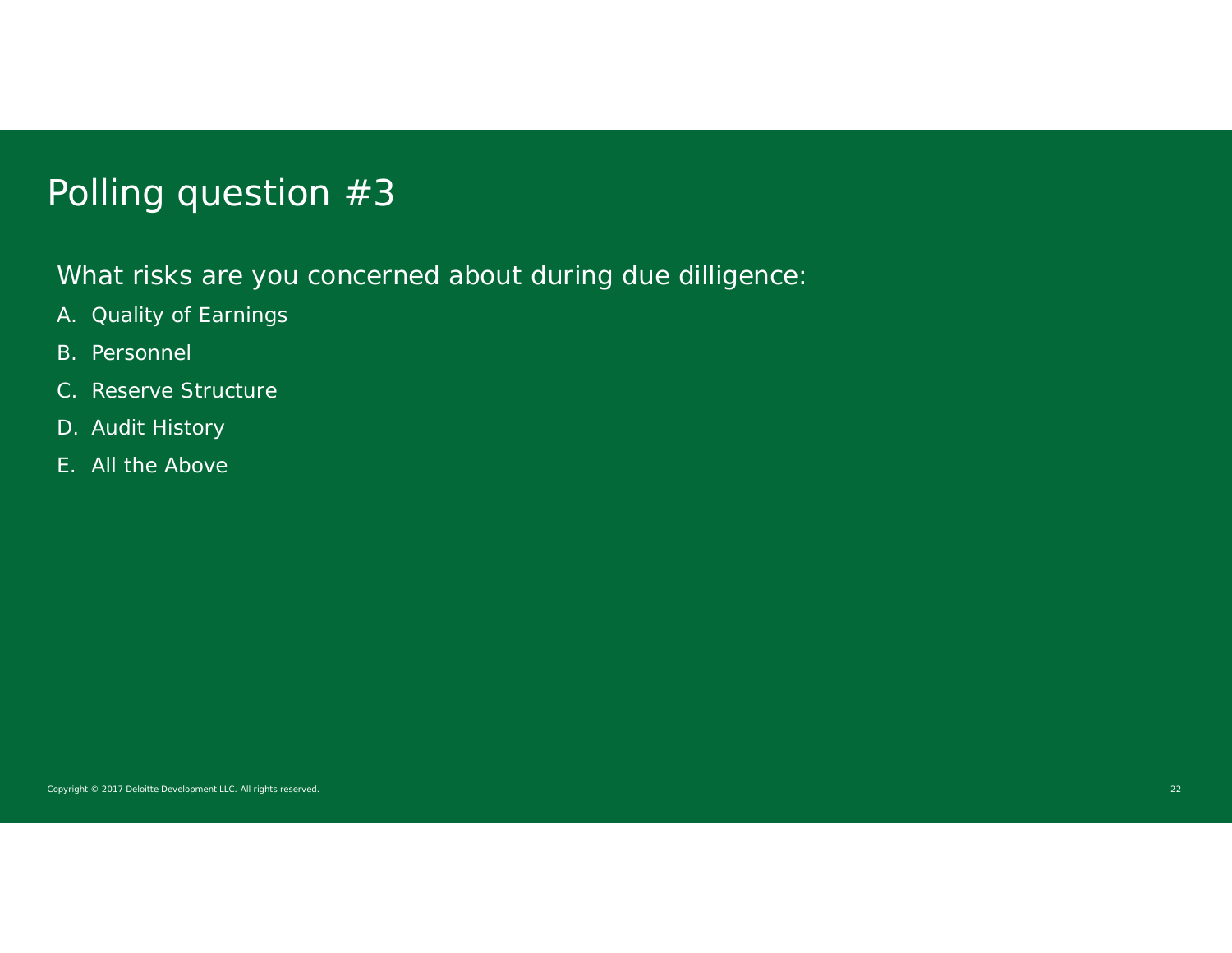#### Post-merger activities: Deal closeout

- Post-closing price adjustments and earnouts
- Novation
- Small business recertification, if required, and updates to the System for Award Management (SAM) website to reflect any changes to the of the previously entered information
- Action on any compliance deficiencies identified during due diligence and not addressed prior to closing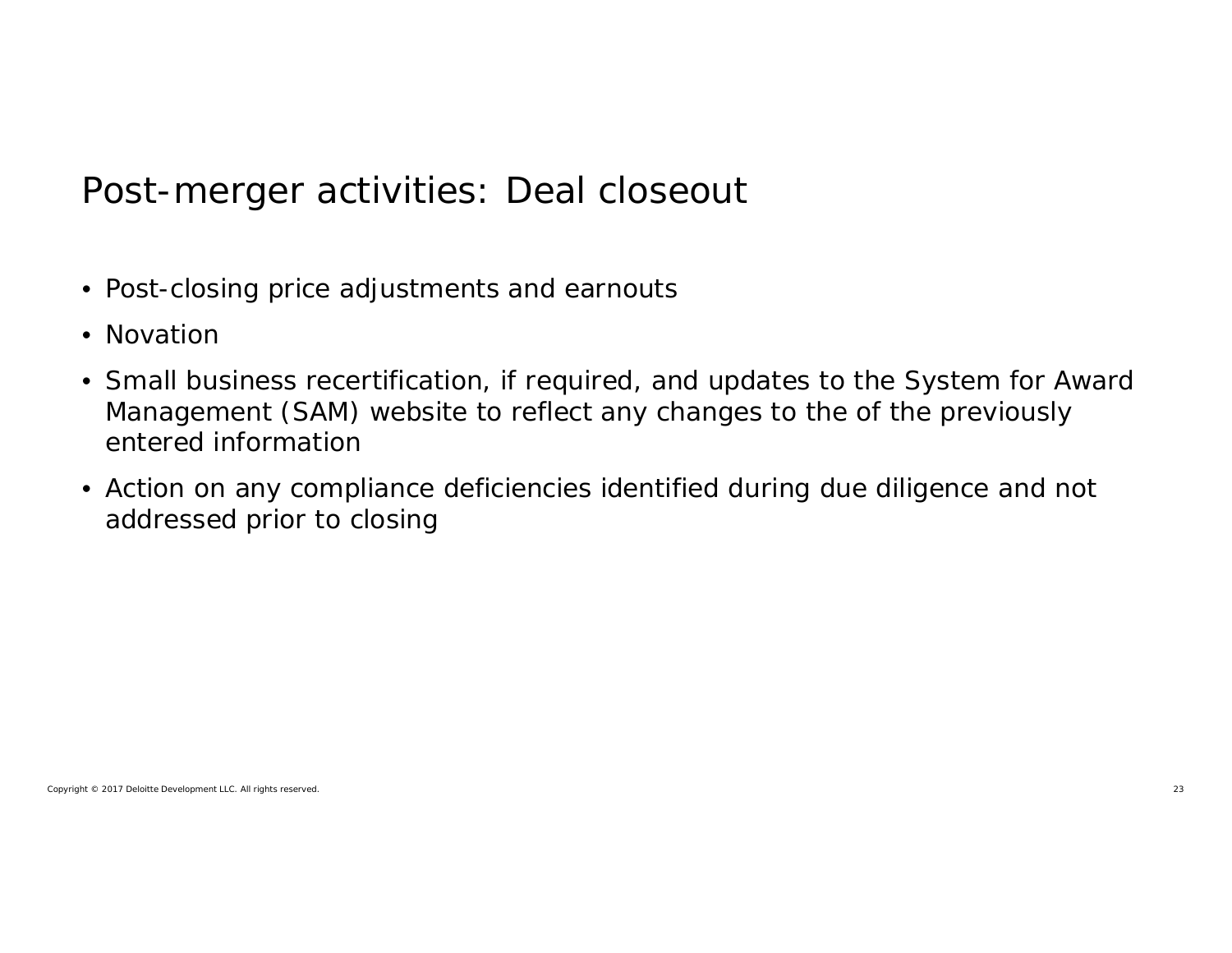#### Post-closing activities: Integration

#### • Employees:

- − Consider retention bonuses to keep key employees on through the bumps of transition
- − Employee compliance training
- − Benefit plan/policy integration
- − Consistency of employment agreements
- − Cultural considerations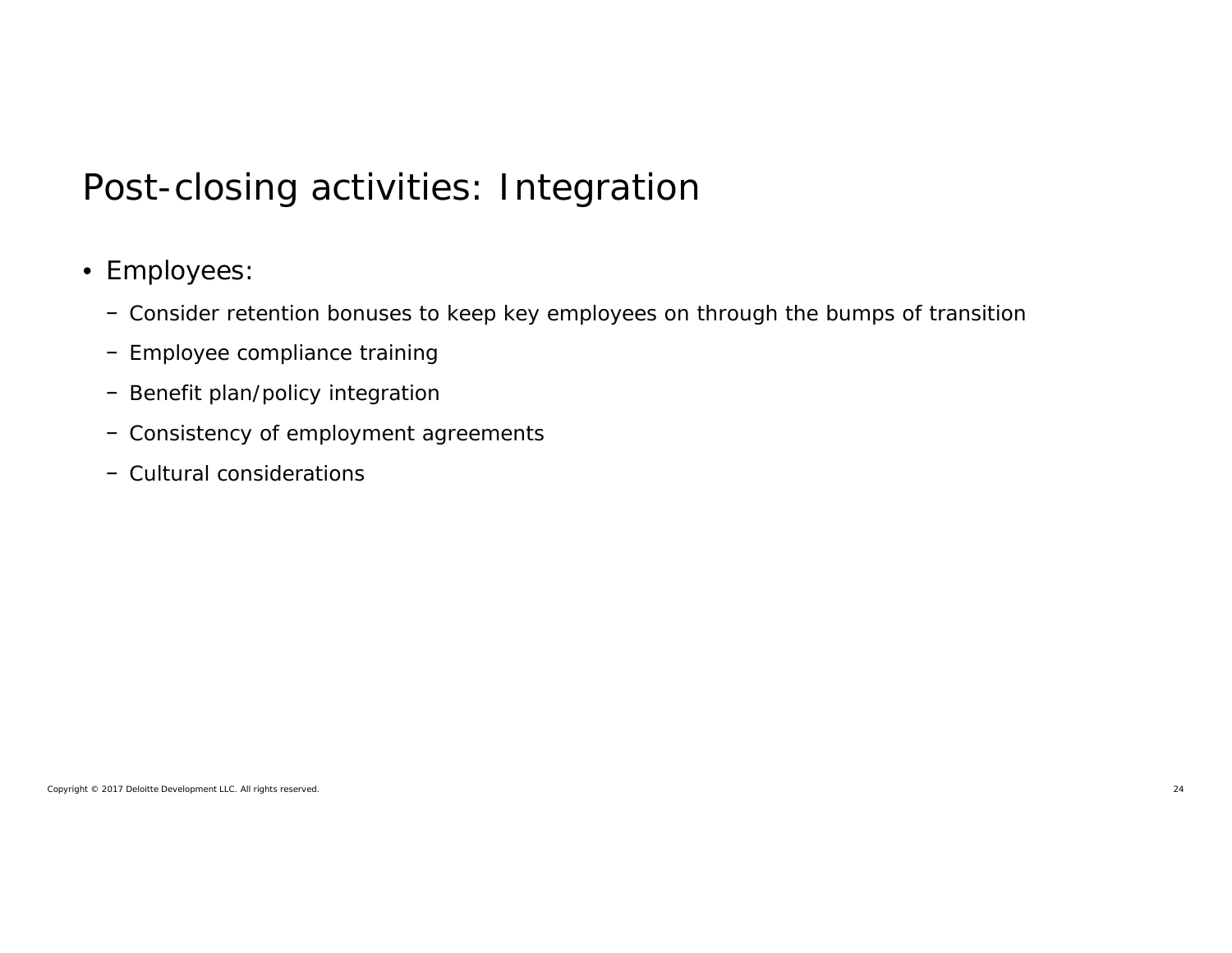### Post-closing activities: Structural integration

Financial integration:

- Harmonization of accounting practices
	- − Separate accounting for acquired business if there is an earnout tied to economic performance
- Consolidation of accounting systems
- Cost accounting practice changes
	- − Potential external restructuring requirements/benefits DFARS 231.205-70
- If transaction was originally structured as an equity purchase to avoid novation and the intention is to operate as a single entity, a post-closing transfer of assets with novation to the buyer is not uncommon
- Buyer retains economic benefit while novation is pending
- System integration; cyber issues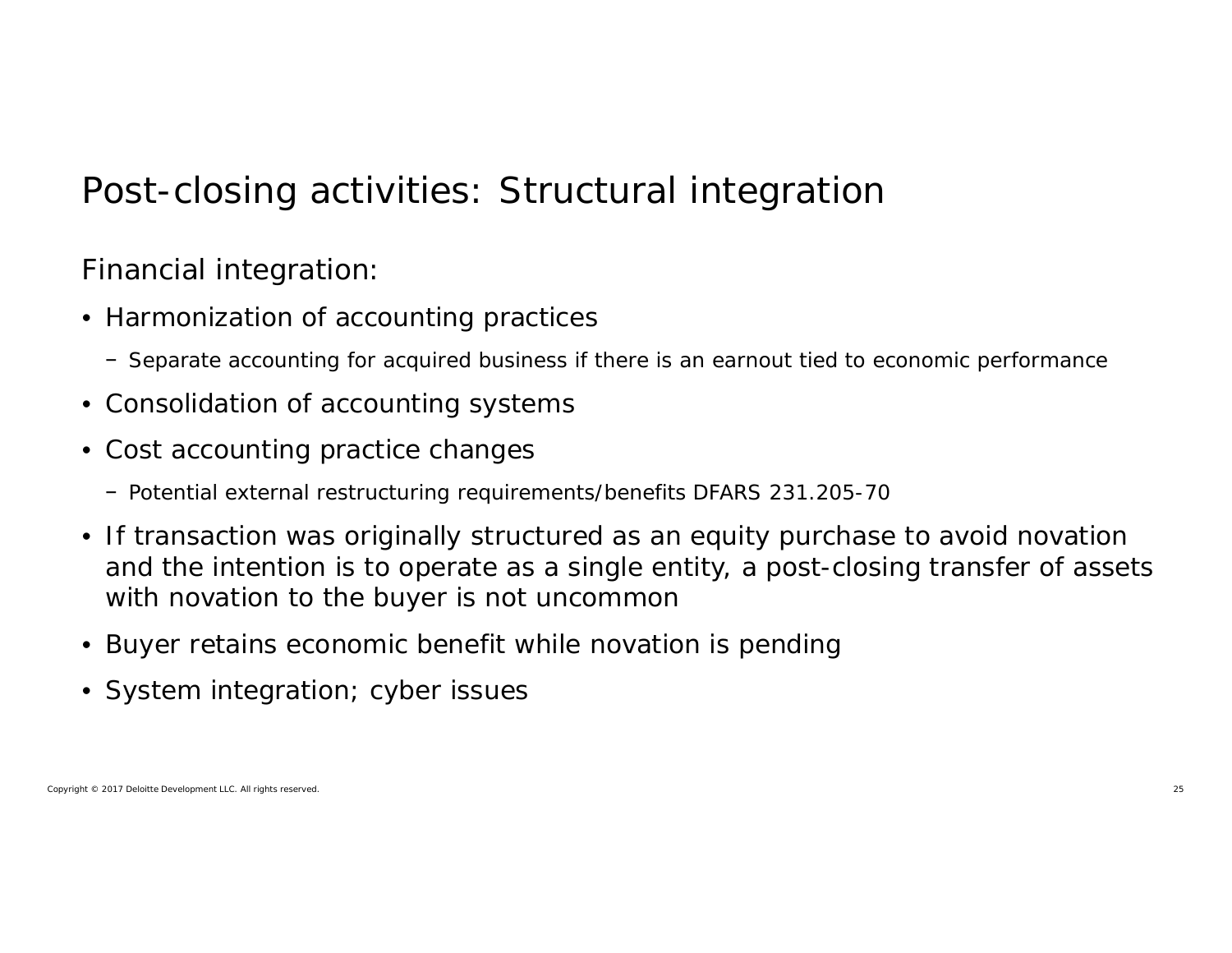#### Polling question #4

What is your experience with post deal integration:

- A. Went great! Exactly as planned
- B. Bumps and Bruises but all good
- C. Every rock a new surprise
- D. Never make me do this again